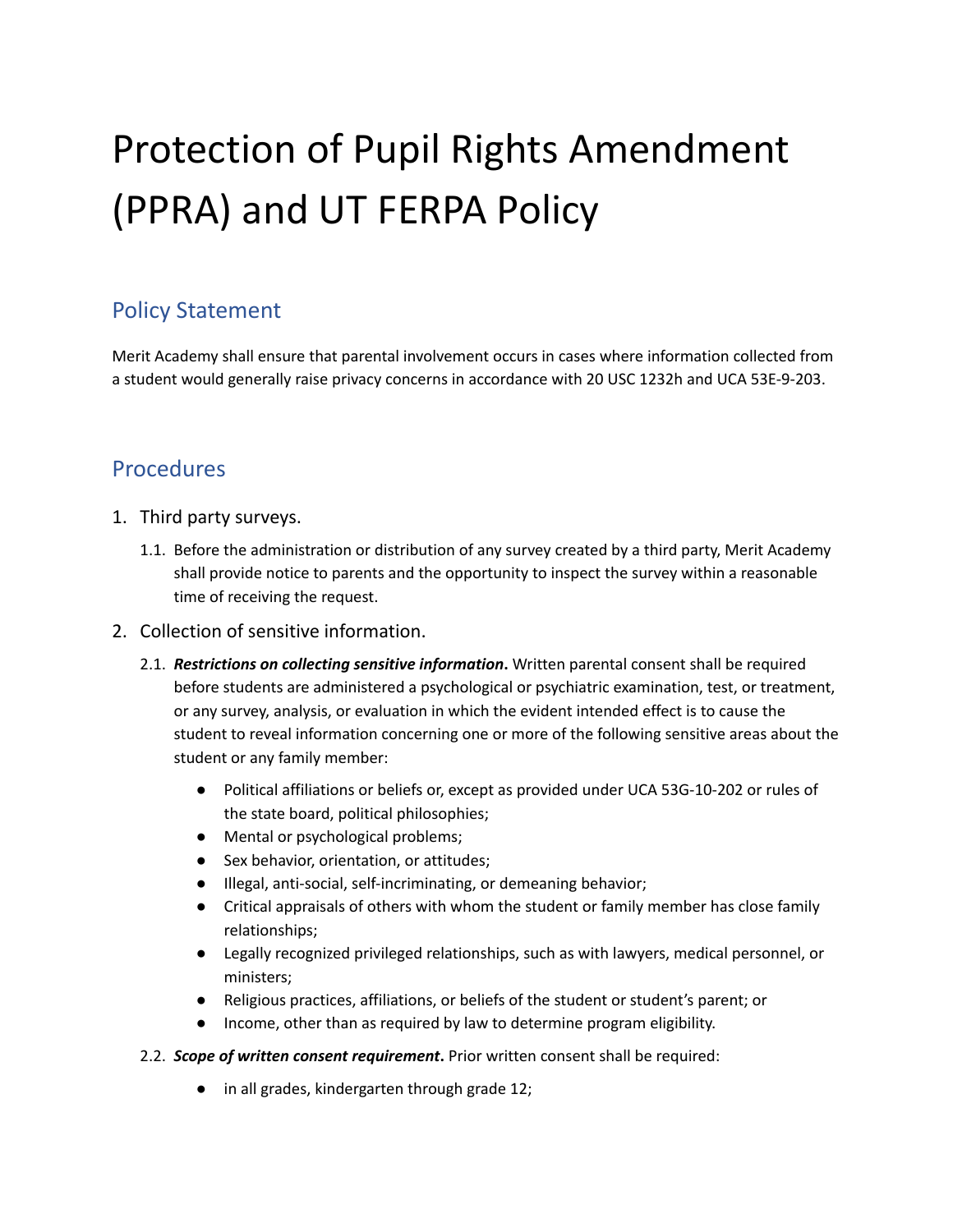- within the curriculum and other school activities; and
- whether the information collected is personally identifiable or not.
- 2.3. *Validity of written consent***.** The following procedures dictate the validity of written consent:
	- Written consent shall be considered valid only if notice was given in accordance with the notification requirements of this policy;
	- The authorization shall only be valid for the activity for which it was granted;
	- A written withdrawal of authorization submitted to the school principal by the authorizing parent terminates the authorization;
	- A general consent used to approve admission to school or involvement in special education, remedial education, or a school activity does not constitute written consent under this section.
- 2.4. *Exceptions***.** Prior written consent shall not be required:
	- as part of a suicide prevention program as described in UCA [53G-9-702](https://le.utah.gov/xcode/Title53G/Chapter9/53G-9-S702.html?v=C53G-9-S702_2019051420190514) where the parent has received notification and the ability to opt out of the process in accordance with the notification section of this policy; or
	- if there is a reasonable belief that there is an emergency, child abuse, neglect, or a serious threat to the wellbeing of the student in accordance with the Emergency Situations section of this policy.
- 2.5. *Data disclosure***s.** Sensitive information collected under this policy may be shared in accordance with the Family [Educational](https://www.law.cornell.edu/uscode/text/20/1232g) Rights and Privacy Act (FERPA), 20 USC 1232g, and UCA [53E-9-308.](https://le.utah.gov/xcode/Title53E/Chapter9/53E-9-S308.html?v=C53E-9-S308_2019051420190514)
- 2.6. *Data storage restriction.* Sensitive information collected from a survey may not be stored in a student's Student Achievement Backpack as defined in UCA [53E-3-511.](https://le.utah.gov/xcode/Title53E/Chapter3/53E-3-S511.html?v=C53E-3-S511_2019051420190514)
- 2.7. *Expressions of belief.* This policy does not limit the ability of a student to, under [UCA](https://le.utah.gov/xcode/Title53G/Chapter10/53G-10-S203.html?v=C53G-10-S203_2018012420180124) [53G-10-203,](https://le.utah.gov/xcode/Title53G/Chapter10/53G-10-S203.html?v=C53G-10-S203_2018012420180124) spontaneously express sentiments or opinions otherwise protected against disclosure under this policy.
- 3. Inspection of instructional materials.

Merit Academy shall provide notice and an opportunity to a parent to inspect any instructional content that is provided to a student, regardless of its format, including printed or representational materials, audio-visual materials, and materials in electronic or digital formats (such as materials accessible through the Internet) used as part of the educational curriculum for the student.

3.1. *Exclusion for academic tests or academic assessments.* The opportunity to inspect instructional materials shall not extend to academic tests or academic assessments.

#### 4. Nonemergency, invasive physical examinations.

Merit Academy shall provide notification to parents and the opportunity to opt out of nonemergency, invasive physical examination that is:

- Required as a condition of attendance;
- Administered by the school and scheduled in advance; and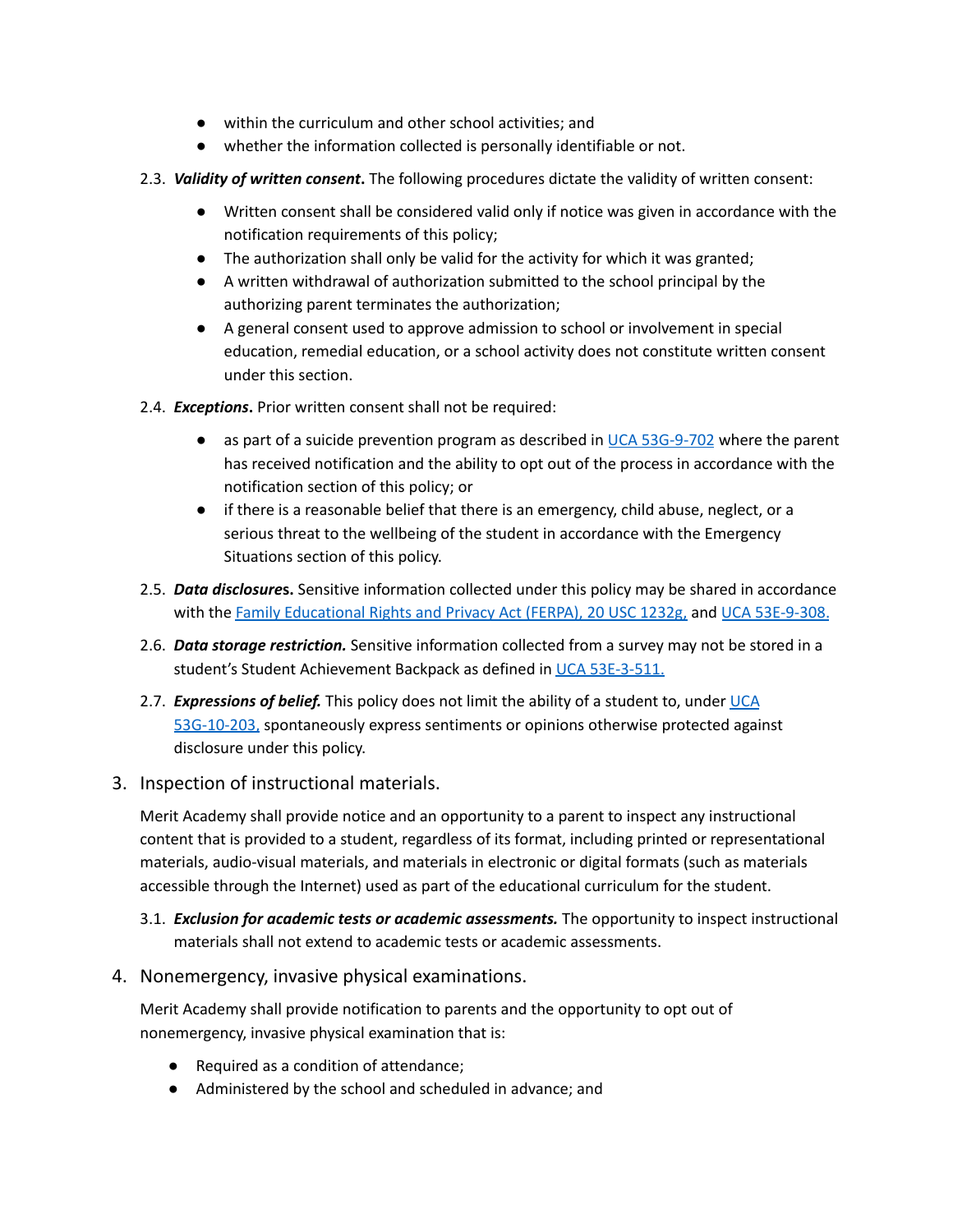- Not necessary to protect the immediate health and safety of the student, or of other students.
- 4.1. *Definition***.** The term "invasive physical examination" means any medical examination that involves the exposure of private body parts, or any act during such examination that includes incision, insertion, or injection into the body, but does not include a hearing, vision, or scoliosis screening.
- 4.2. *Exception.* This policy does not apply to any physical examination or screening that is permitted or required by an applicable Utah law, including physical examinations or screenings that are permitted without parental notification.

#### 5. Marketing surveys.

Merit Academy shall provide notice of and an opportunity to opt out of activities involving collection, disclosure, or use of personal information collected from students for marketing or to sell or otherwise distribute the information to others.

- 5.1. *Exceptions.* The requirement to provide notice and the opportunity to opt out does not apply to the collection, disclosure, or use of personal information collected from students for the exclusive purpose of developing, evaluating, or providing educational products or services for, or to, students or educational institutions, such as the following:
	- College or other postsecondary education recruitment, or military recruitment.
	- Book clubs, magazines, and programs providing access to low-cost literary products.
	- Curriculum and instructional materials used by elementary schools and secondary schools.
	- Tests and assessments used by elementary schools and secondary schools to provide cognitive, evaluative, diagnostic, clinical, aptitude, or achievement information about students (or to generate other statistically useful data for the purpose of securing such tests and assessments) and the subsequent analysis and public release of the aggregate data from such tests and assessments.
	- The sale by students of products or services to raise funds for school-related or education-related activities.
	- Student recognition programs.

### 6. Notification.

Merit Academy shall provide notification to parents of this policy as follows:

- 6.1. *Required notifications.* Merit Academy shall provide the following notifications:
	- 6.1.1. notification at the beginning of each school year regarding this policy and within a reasonable period of time after any substantive changes to this policy;
	- 6.1.2. notification at the beginning of each school year of any planned third-party surveys;
	- 6.1.3. direct notification annually at the beginning of the school year by postal mail, hand, or email, including the specific or approximate dates, of any
		- marketing survey; or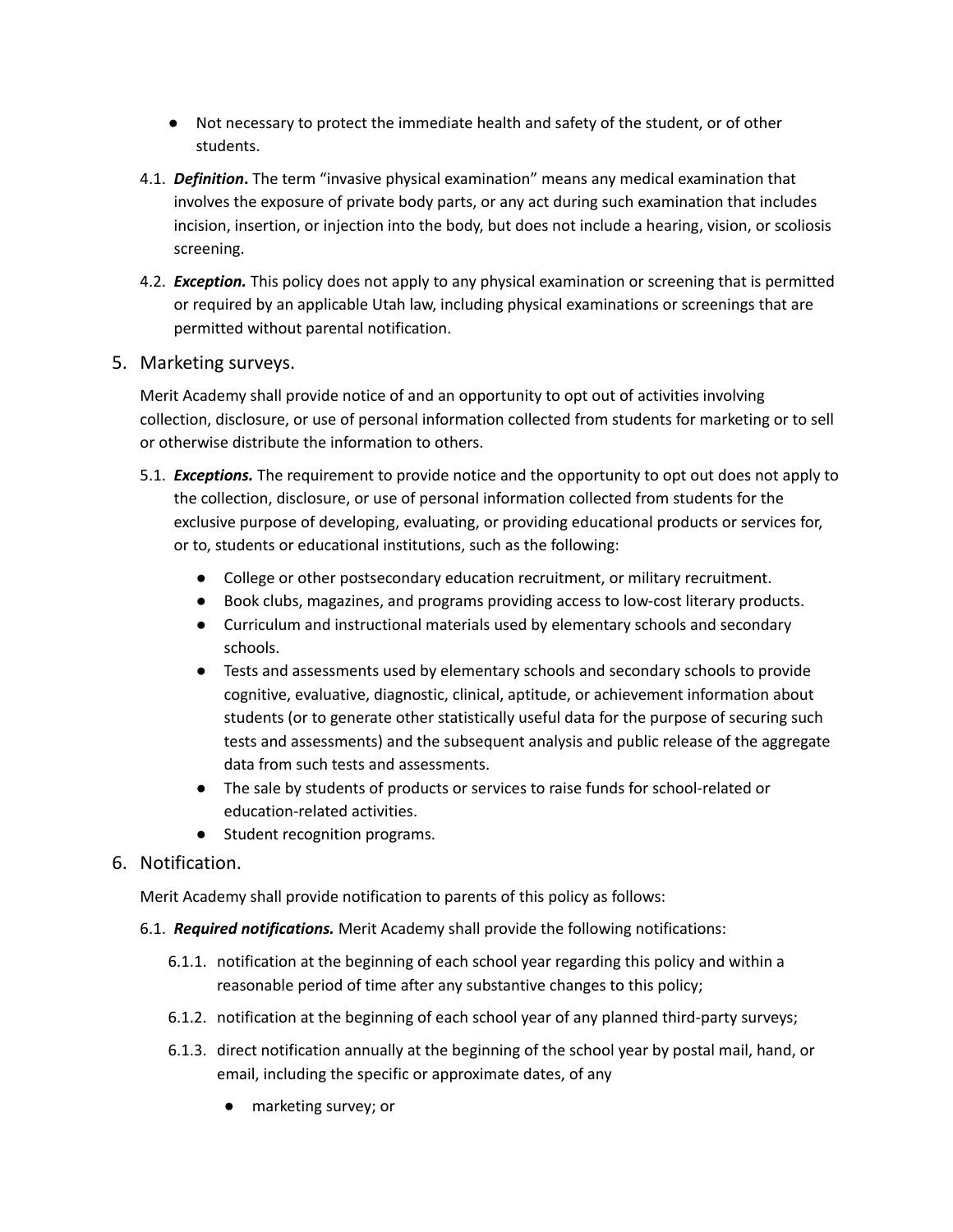- nonemergency, invasive physical examination;
- 6.1.4. direct notification by postal mail, hand, or email, including the specific or approximate dates, annually at the beginning of the school year and at least two weeks prior to the administration of any collection of sensitive information. This notice shall also include:
	- an internet address where the parent can view the exact survey to be administered to the parent's student, and a notice that a copy of the survey questions will also be made available at the school.
	- notice that a parent has a reasonable opportunity to obtain in writing the following information concerning the survey:
		- records or information, including information about relationships, that may be examined or requested;
		- the means by which the records or information shall be examined or reviewed;
		- the means by which the information is to be obtained;
		- the purposes for which the records or information are needed;
		- the entities or persons, regardless of affiliation, who will have access to the personally identifiable information; and
		- a method by which a parent of a student can grant permission to access or examine the personally identifiable information
- 6.2. *Waiver of two-week's notice requirement.* The two-week's notice requirement for a collection of sensitive information may be waived in the following circumstances:
	- In response to a situation which a school employee reasonably believes to be an emergency, or as authorized under UCA [62A-4a-4,](https://le.utah.gov/xcode/Title62A/Chapter4A/62A-4a-P4.html) Child Abuse or Neglect Reporting Requirements;
	- By order of a court; or
	- After receiving notice of a collection of sensitive information protected by this policy, a parent may waive the two-week's notice requirement.
- 7. Training.

Merit Academy shall provide training for teachers and administrators on the implementation of this policy.

8. Emergency situations.

If a school employee, agent, or school resource officer believes a student is at-risk of attempting suicide, physical self-harm, or harming others, the school employee, agent, or school resource officer may intervene and ask a student questions regarding the student's suicidal thoughts, physically self-harming behavior, or thoughts of harming others for the purposes of:

- Referring the student to the appropriate prevention services; and
- Informing the student's parent without delay.
- 8.1. *Exception to notifying parents of an emergency situation.* If the matter has been reported to the Division of Child and Family Services within the Department of Human Services, it is the